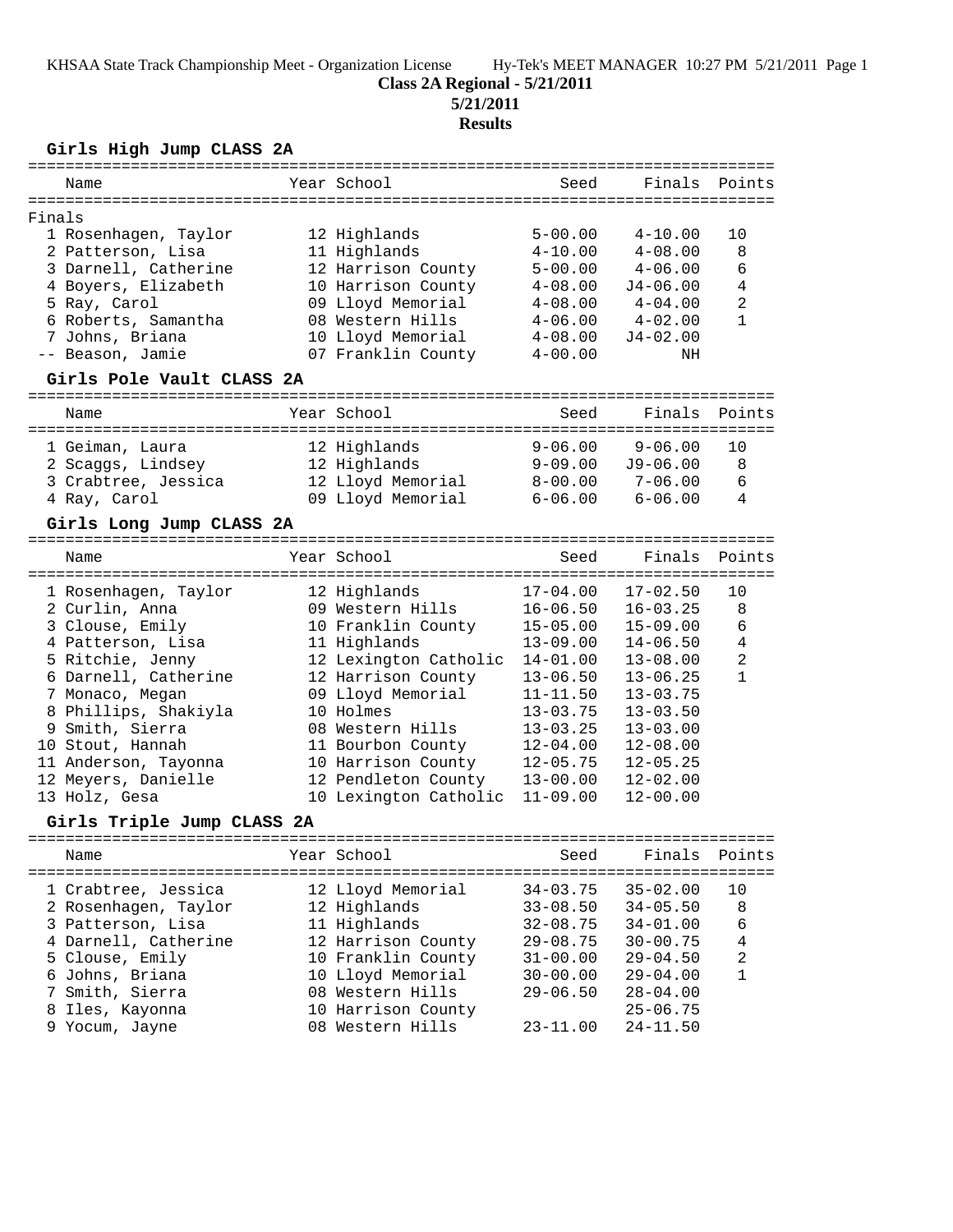KHSAA State Track Championship Meet - Organization License Hy-Tek's MEET MANAGER 10:27 PM 5/21/2011 Page 2

# **Class 2A Regional - 5/21/2011**

**5/21/2011**

# **Results**

#### **Girls Shot Put CLASS 2A**

| ============                      |                                            | ------------- |              |                |
|-----------------------------------|--------------------------------------------|---------------|--------------|----------------|
| Name                              | Year School                                | Seed          | Finals       | Points         |
|                                   |                                            |               |              |                |
| 1 Rosenhagen, Taylor              | 12 Highlands                               | $33 - 00.00$  | $35 - 10.50$ | 10             |
| 2 Ingram, Natasha                 | 11 Harrison County                         | $33 - 04.50$  | $35 - 04.50$ | 8              |
| 3 Ford, Lashawn                   | 12 Lloyd Memorial                          | $33 - 06.50$  | $35 - 04.00$ | 6              |
| 4 Rudd, Shelby                    | 10 Lloyd Memorial                          | $33 - 02.50$  | $33 - 00.25$ | 4              |
| 5 Burton, Sierra                  | 10 Pendleton County                        | $29 - 04.50$  | $32 - 01.75$ | $\overline{2}$ |
| 6 Watson, Sydney                  | 11 Highlands                               | $29 - 01.00$  | $29 - 04.25$ | $\mathbf{1}$   |
| 7 Leachman, Aja                   | 09 Western Hills                           | $27 - 07.00$  | $28 - 08.00$ |                |
| 8 Roland, Joanna                  | 12 Holmes                                  | $25 - 11.00$  | $28 - 02.75$ |                |
| 9 May, Alissa                     | 07 Western Hills                           | $26 - 02.00$  | $27 - 07.25$ |                |
| 10 Stout, Hannah                  | 11 Bourbon County                          | $27 - 06.00$  | $26 - 06.25$ |                |
| 11 Gearhart, Megan                | 10 Franklin County                         | $27 - 00.00$  | $25 - 02.00$ |                |
| 12 Roberts, Alexis                | 10 Harrison County                         | $24 - 08.75$  | $24 - 03.75$ |                |
| 13 Holz, Gesa                     | 10 Lexington Catholic                      | $22 - 08.50$  | $23 - 09.75$ |                |
| 14 Hollembaek, Megan              | 11 Lexington Catholic                      | $23 - 09.00$  | $23 - 04.00$ |                |
| 15 Fannon, LaTowellya             | 10 Holmes                                  | $24 - 08.00$  | $22 - 08.50$ |                |
| 16 Johnson, Kambrea               | 09 Franklin County                         | $27 - 00.00$  | $22 - 06.50$ |                |
| Girls Discus Throw CLASS 2A       |                                            |               |              |                |
| Name                              | Year School                                | Seed          | Finals       | Points         |
| =====================             |                                            |               |              |                |
| 1 Ingram, Natasha                 | 11 Harrison County                         | $106 - 03$    | $101 - 03$   | 10             |
| 2 Rudd, Shelby                    | 10 Lloyd Memorial                          | $98 - 11$     | $99 - 10$    | 8              |
| 3 Leachman, Aja                   | 09 Western Hills                           | $87 - 00$     | $86 - 11$    | 6              |
| 4 Ford, Lashawn                   | 12 Lloyd Memorial                          | $90 - 01$     | $80 - 05$    | 4              |
| 5 Cathy, Mikka                    | 08 Western Hills                           | $81 - 05$     | $76 - 05$    | $\overline{a}$ |
| 6 Stout, Hannah                   | 11 Bourbon County                          | $72 - 00$     | $76 - 00$    | $\mathbf{1}$   |
| 7 Johnson, Kambrea                | 09 Franklin County                         | $79 - 00$     | $70 - 01$    |                |
| 8 Roberts, Alexis                 | 10 Harrison County                         | $75 - 06$     | $64 - 07$    |                |
| 9 Watson, Sydney                  | 11 Highlands                               | $82 - 10$     | $64 - 04$    |                |
| 10 Gearhart, Megan                | 10 Franklin County                         | $67 - 00$     | $59 - 11$    |                |
| 11 Hollembaek, Megan              | 11 Lexington Catholic                      | $55 - 11$     | $50 - 02$    |                |
| 12 Fannon, LaTowellya             | 10 Holmes                                  | $51 - 09.50$  | $48 - 11$    |                |
| 13 Burton, Sierra                 | 10 Pendleton County                        | $58 - 05$     | $48 - 09$    |                |
| 14 Holz, Gesa                     | 10 Lexington Catholic                      | $51 - 08$     | $43 - 10$    |                |
| Boys High Jump CLASS 2A           |                                            |               |              |                |
| Name                              | Year School                                | Seed          | Finals       | Points         |
|                                   |                                            | $6 - 09.00$   | $6 - 06.00$  | 10             |
| 1 Bray, Tyler<br>2 Connelly, Alex | 11 Lloyd Memorial<br>12 Covington Catholic | $6 - 08.00$   | $6 - 02.00$  | 8              |
| 3 Bowdy, Michael                  | 12 Covington Catholic                      | $6 - 00.00$   | $6 - 00.00$  | 6              |
| 4 Keith, Jajuan                   | 11 Holmes                                  | $6 - 00.00$   | $5 - 08.00$  | 4              |
| 5 Nichols, Corey                  | 12 Harrison County                         | $5 - 10.00$   | $J5 - 08.00$ | 1.50           |
| 5 Greene, Clinton                 | 12 Pendleton County                        | $5 - 06.00$   | $J5 - 08.00$ | 1.50           |
| 7 Arthur, Jeremy                  | 12 Western Hills                           | $5 - 04.00$   | $5 - 06.00$  |                |
| 7 Greene, Ryan                    | 09 Highlands                               | $5 - 08.00$   | $5 - 06.00$  |                |
| 9 Howell, Jacob                   | 11 Pendleton County                        | $5 - 04.00$   | $5 - 02.00$  |                |
| 9 Ritchie, Mason                  | 09 Harrison County                         | $5 - 08.00$   | $5 - 02.00$  |                |
| 11 Wiegand, Connor                | 11 Highlands                               | $5 - 00.00$   | $J5 - 02.00$ |                |
| 12 Riddle, Zack                   | 08 Lloyd Memorial                          | $5 - 02.00$   | $5 - 00.00$  |                |
| -- Robinson, Sean                 | 10 Franklin County                         | $5 - 04.00$   | ΝH           |                |
|                                   |                                            |               |              |                |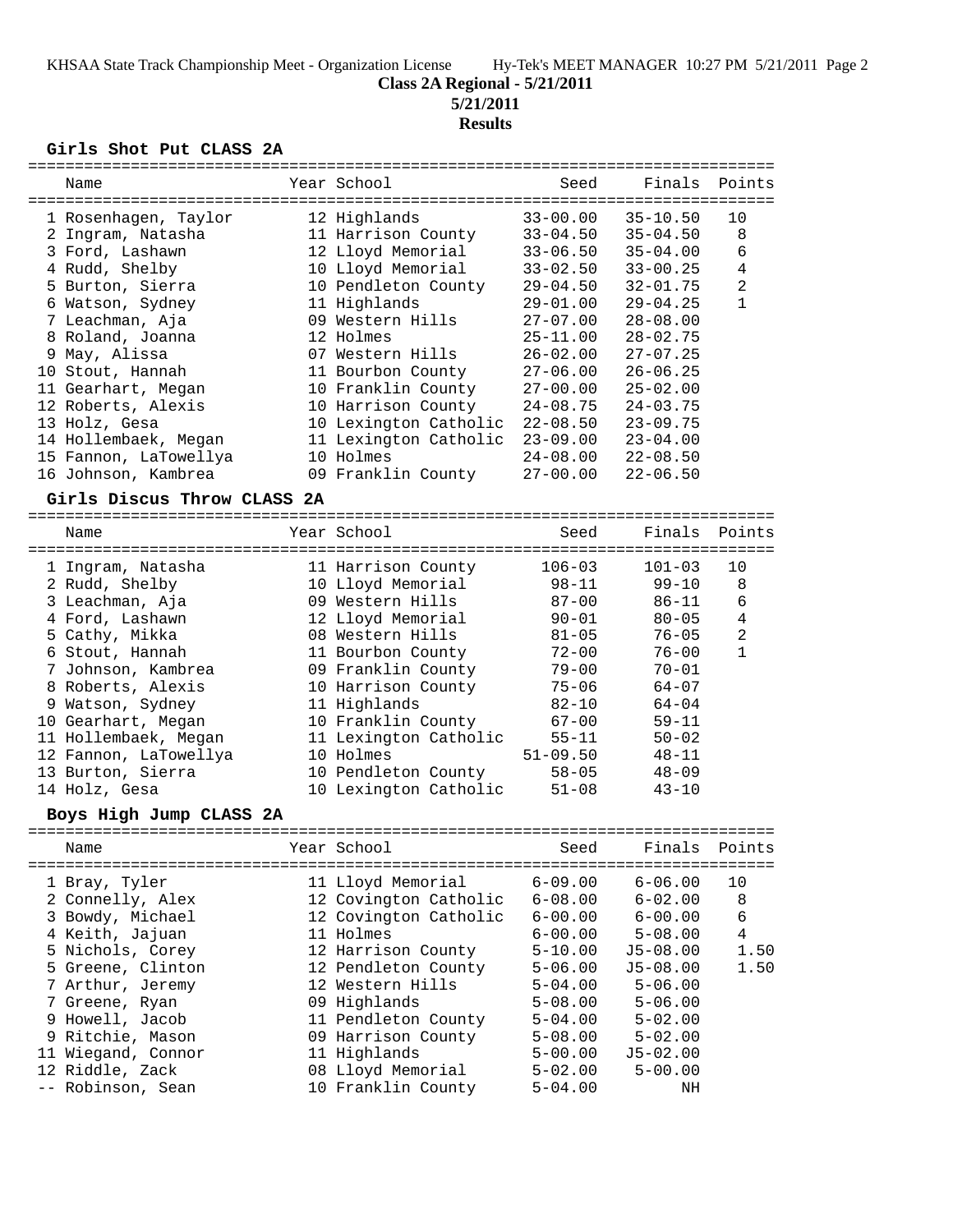KHSAA State Track Championship Meet - Organization License Hy-Tek's MEET MANAGER 10:27 PM 5/21/2011 Page 3

#### **Class 2A Regional - 5/21/2011**

**5/21/2011**

**Results**

#### **Boys Pole Vault CLASS 2A**

| Name                                   | Year School                                 | Seed                         | Finals Points                |        |
|----------------------------------------|---------------------------------------------|------------------------------|------------------------------|--------|
| 1 Torbeck, Will                        | 12 Covington Catholic                       | $12 - 06.00$                 | $12 - 00.00$                 | 10     |
| 2 Mardis, Adam<br>2 Harrod, Tighe      | 11 Covington Catholic<br>10 Franklin County | $10 - 06.00$<br>$10 - 00.00$ | $10 - 06.00$<br>$10 - 06.00$ | 7<br>7 |
| 4 Monroe, Bryce                        | 09 Western Hills                            | $11 - 00.00$                 | $J10-06.00$                  | 3      |
| 4 Withers, Dylan                       | 09 Lloyd Memorial                           | $10 - 00.00$                 | $J10-06.00$                  | 3      |
| 6 Gall, Brian                          | 12 Highlands                                | $9 - 06.00$                  | $J10-06.00$<br>$9 - 00.00$   |        |
| 7 Bolin, Talylor<br>8 Peterson, Austin | 09 Harrison County<br>10 Highlands          | $9 - 00.00$<br>$8 - 06.00$   | $8 - 06.00$                  |        |
| 9 Olds, Jacob                          | 09 Western Hills                            | $8 - 06.00$                  | $J8 - 06.00$                 |        |
|                                        |                                             |                              |                              |        |

#### **Boys Long Jump CLASS 2A**

================================================================================ Name Year School Seed Finals Points ================================================================================ 1 Bowdy, Michael 12 Covington Catholic 22-01.00 20-10.50 10 2 Keith, Jajuan 11 Holmes 21-01.50 20-05.50 8 3 Maschinot, Connor 12 Covington Catholic 21-08.00 20-03.25 6 4 Bray, Tyler 11 Lloyd Memorial 20-07.00 19-09.00 4 5 Bohannon, Kamal 11 Holmes 20-06.25 19-08.00 2 6 Harrod, James 10 Franklin County 21-04.00 19-00.00 1 7 Wiegand, Connor 11 Highlands 19-02.00 18-11.00 8 Arthur, Jeremy 12 Western Hills 18-08.00 J18-11.00 9 Seidl, TY 12 Highlands 18-03.00 18-03.00 10 VanLuwen, Alex 10 Lexington Catholic 15-11.00 17-09.75 11 Newton, Joshua 09 Western Hills 19-06.00 17-07.00 12 Young, Anthony 12 Pendleton County 17-05.75 17-03.25 13 Barkley, Chris 12 Lexington Catholic 16-09.00 17-01.00 14 Puckett, Todd 10 Harrison County 18-07.75 16-09.00 15 Spence, Jacob 12 Pendleton County 17-00.75 16-04.00 16 Gross, Elijah 10 Harrison County 18-04.50 16-03.00 17 McAlmond, Clayton 11 Bourbon County 16-05.00 15-09.00 18 McCaskell, Lorenzo 09 Franklin County 16-09.00 13-08.00

#### **Boys Triple Jump CLASS 2A**

| Name               | Year School           | Seed         | Finals Points |                |
|--------------------|-----------------------|--------------|---------------|----------------|
|                    |                       |              |               |                |
| 1 Gross, Elijah    | 10 Harrison County    | $42 - 08.00$ | $42 - 01.50$  | 10             |
| 2 Keith, Jajuan    | 11 Holmes             | $41 - 02.75$ | $41 - 06.00$  | 8              |
| 3 Ritter, Paul     | 12 Covington Catholic | $41 - 09.25$ | $41 - 03.00$  | 6              |
| 4 Bohannon, Kamal  | 11 Holmes             | $41 - 08.50$ | $41 - 02.50$  | 4              |
| 5 Arthur, Jeremy   | 12 Western Hills      | $38 - 10.00$ | $39 - 11.00$  | $\overline{2}$ |
| 6 Fangman, Tanner  | 10 Covington Catholic | $38 - 10.50$ | $39 - 10.00$  |                |
| 7 Spence, Jacob    | 12 Pendleton County   | $36 - 09.75$ | $37 - 01.50$  |                |
| 8 Young, Anthony   | 12 Pendleton County   | $38 - 10.00$ | $36 - 02.75$  |                |
| 9 Puckett, Todd    | 10 Harrison County    | $37 - 08.00$ | $33 - 10.50$  |                |
| 10 VanLuwen, Alex  | 10 Lexington Catholic | $37 - 04.00$ | $33 - 10.00$  |                |
| 11 Jones, Tre      | 09 Franklin County    | $32 - 00.00$ | $33 - 05.00$  |                |
| 12 Robinson, Sean  | 10 Franklin County    | $29 - 06.00$ | $30 - 07.25$  |                |
| -- Wiegand, Connor | 11 Highlands          | $34 - 09.00$ | ND            |                |